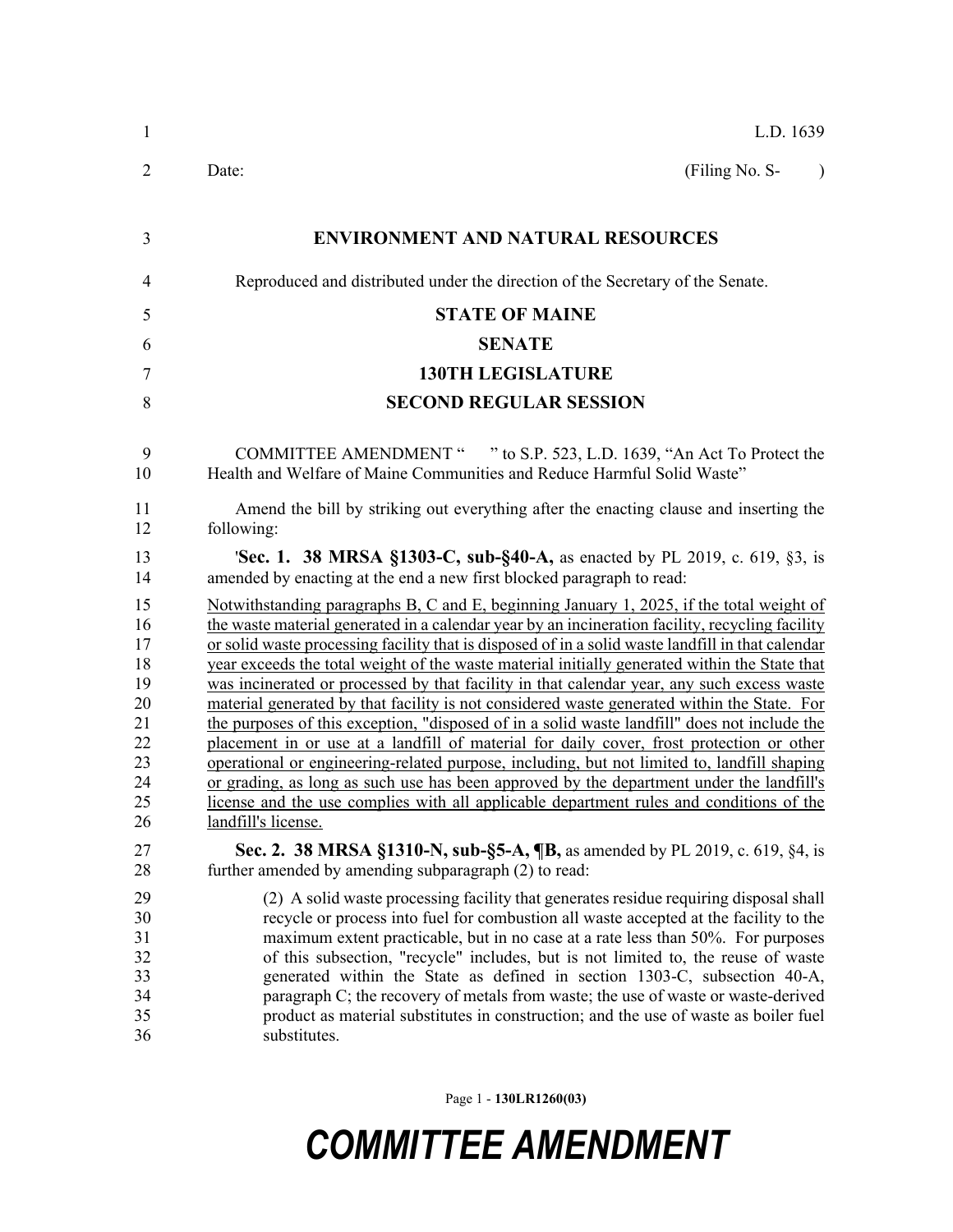1 At least 50% of the waste that a solid waste processing facility characterizes as 2 recycled under this subparagraph must have been reused or recycled by the facility 3 through methods other than placement of the waste in a solid waste landfill, except 4 that a solid waste processing facility that was in operation during calendar year 5 2018, that accepts exclusively construction and demolition debris and that accepted 6 more than 200,000 tons of such debris in calendar year 2018 shall: 7 (a) Reuse or recycle at least 15% of such debris through methods other than 8 blacement in a solid waste landfill by January 1, 2022; and 9 (b) Reuse or recycle at least 20% of such debris through methods other than 10 placement in a solid waste landfill by January 1, 2023.; and 11 (c) Reuse or recycle at least 25% of such debris through methods other than 12 placement in a solid waste landfill by January 1, 2024. 13 A solid waste processing facility that was in operation during calendar year 2018, 14 that accepts exclusively construction and demolition debris and that accepted more 15 than 200,000 tons of such debris in calendar year 2018 may request and the 16 department may grant a waiver of the applicable provisions of this subparagraph 17 for a specified period of time if the facility is able to demonstrate that compliance 18 with the applicable provisions of this subparagraph would result in an unreasonable 19 adverse impact on the facility. The demonstration may include results of a 3rd-20 party audit of the facility. In determining whether to grant such a waiver request, 21 the department may consider trends in local, regional, national and international 22 markets; the availability and cost of technologies and services; transportation and 23 handling logistics; and overall costs that may be associated with various waste 24 handling methods. 25 **Sec. 3. 38 MRSA §1310-AA, sub-§3, ¶C,** as amended by PL 2007, c. 338, §3 and 26 affected by §5, is further amended to read: 27 C. Is not inconsistent with local, regional or state waste collection, storage, 28 transportation, processing or disposal; and 29 **Sec. 4. 38 MRSA §1310-AA, sub-§3, ¶D,** as amended by PL 2007, c. 655, §10, 30 is further amended to read: 31 D. For a determination of public benefit under subsection 1‑A only, facilitates the 32 operation of a solid waste disposal facility and the operation of that solid waste disposal 33 facility would be precluded or significantly impaired if the waste is not accepted.; and 34 **Sec. 5. 38 MRSA §1310-AA, sub-§3, ¶E** is enacted to read: 35 E. For a proposed facility or the expansion of a facility, is not inconsistent with 36 ensuring environmental justice for the community in which the facility or expansion is 37 proposed. 38 As used in this paragraph, "environmental justice" means the right to be protected from 39 environmental pollution and to live in and enjoy a clean and healthful environment 40 regardless of ancestry, class, disability, ethnicity, income, national origin or religion. 41 "Environmental justice" includes the equal protection and meaningful involvement of 42 all people with respect to the development, implementation and enforcement of waste 43 management laws, rules, regulations and licensing decisions.

Page 2 - **130LR1260(03)**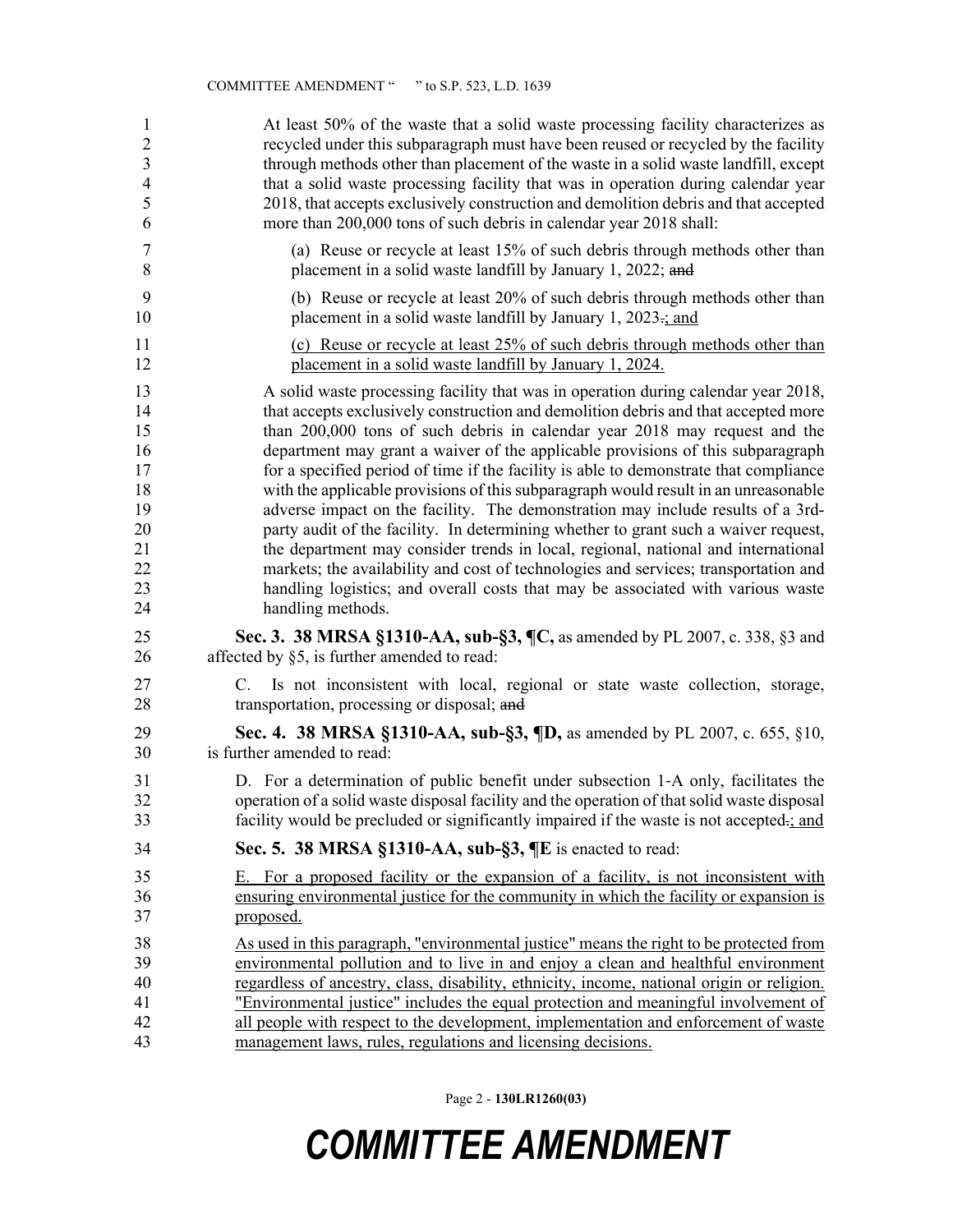1 **Sec. 6. Department of Administrative and Financial Services, Bureau of**  2 **General Services to evaluate options for renegotiation of operating services**  3 **agreement governing operation of state-owned landfill.** The Department of 4 Administrative and Financial Services, Bureau of General Services shall evaluate options 5 for the renegotiation of the operating services agreement of February 5, 2004, as amended, 6 governing the operation of the state-owned solid waste landfill in Old Town for the purpose 7 of ensuring that existing capacity at that landfill is prioritized for management of waste 8 initially generated within the State within the meaning of the Maine Revised Statutes, Title 9 38, section 1303-C, subsection 40-A, paragraph A.

10 By January 15, 2023, the Department of Administrative and Financial Services, Bureau 11 of General Services shall report to the joint standing committee of the Legislature having 12 jurisdiction over environment and natural resources matters the results of its evaluation 13 under this section and shall provide any recommendations for legislative action necessary 14 to ensure that existing capacity at the state-owned solid waste landfill in Old Town is 15 prioritized for management of waste initially generated within the State. After receiving 16 the report, the joint standing committee may report out legislation to implement any such 17 recommendations to the 131st Legislature in 2023.

18 **Sec. 7. Department of Environmental Protection; stakeholder group;**  19 **report.** The Department of Environmental Protection shall convene a stakeholder group 20 to evaluate options and develop findings and recommendations for requiring the recycling 21 or beneficial use of construction and demolition debris initially generated in the State prior 22 to the disposal of the debris in a landfill or to otherwise increase the amount of the debris 23 that is recycled or beneficially used prior to disposal in a landfill. By February 1, 2023, the 24 department shall submit to the joint standing committee of the Legislature having 25 jurisdiction over environment and natural resources matters a report outlining the findings 26 and recommendations of the stakeholder group. After receiving the report, the joint 27 standing committee may report out legislation to implement any such recommendations to 28 the 131st Legislature in 2023.'

29 Amend the bill by relettering or renumbering any nonconsecutive Part letter or section 30 number to read consecutively.

32

33

31 **SUMMARY**

This amendment, which is a minority report of the committee, replaces the bill and makes the following changes to the solid waste management laws.

34 1. It amends the definition of "waste generated within the State" to provide that, 35 beginning January 1, 2025, if the total weight of the waste material generated in a calendar 36 year by an incineration facility, recycling facility or solid waste processing facility that is 37 disposed of in a solid waste landfill in that calendar year exceeds the total weight of the 38 waste material initially generated within the State that was incinerated or processed by that 39 facility in that calendar year, any such excess waste material generated by that facility is 40 not considered waste generated within the State. It also includes a definition for "disposed 41 of in a solid waste landfill" as used in the amended definition of "waste generated within 42 the State."

43 2. It provides that certain solid waste processing facilities that were in operation during 44 calendar year 2018 and accept exclusively construction and demolition debris must reuse

Page 3 - **130LR1260(03)**